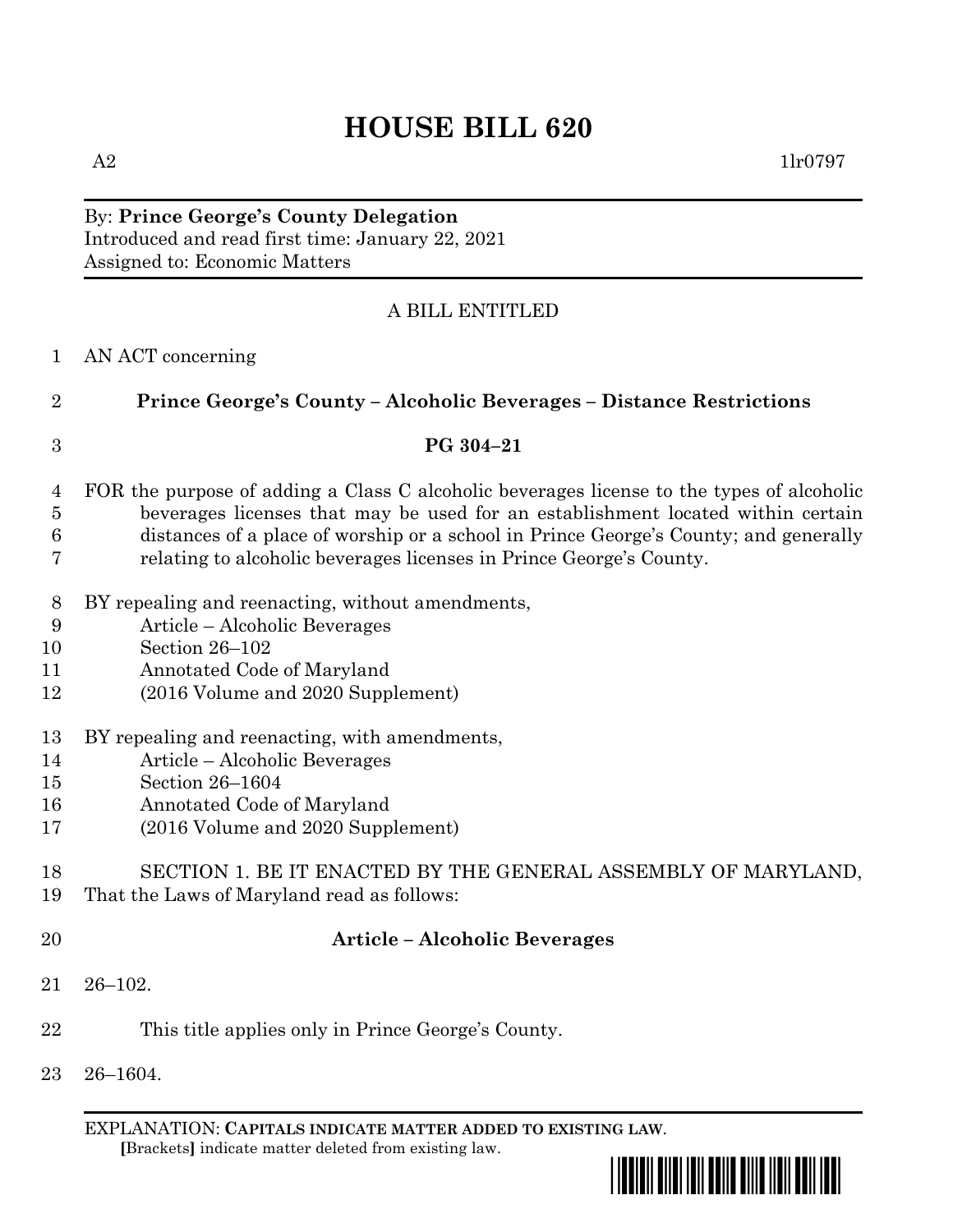**HOUSE BILL 620**

 (a) This section does not apply to: (1) a holder of a Class B (RT) beer, wine, and liquor license, a Class BH (hotel) license, a Class BLX license, a Class BCE license, a Class B–DD (development district) license, a Class B–TP (theme park) license, a Class B–AE (arts and entertainment) license, **A CLASS C LICENSE,** or a per diem license; (2) an establishment that is within: (i) the 500–foot restricted distance of a place of worship, if the governing body of the place of worship consents in writing to the issuance of the license and the consent is filed with the license application; or (ii) the 1,000–foot restricted distance of a private kindergarten or nursery school; (3) a renewal or extension of a license issued for an establishment that is within the 500–foot restricted distance of a place of worship or the 1,000–foot restricted distance of a school building; (4) (i) a transfer of a license within 1,000 feet of a place of worship or a school building to another establishment within the same restricted distance; or (ii) an assignee of a license within the same distance of the same place of worship or school building; (5) the issuance of a license for an establishment to which a license of the same class had been issued and was in effect on June 1, 1965; and (6) the renewal of a license if a place of worship or school was built within 1,000 feet of the establishment after the original issuance of the license. (b) (1) Except as provided in subsections (c) and (d) of this section, the Board may not issue a license for an establishment that is within 500 feet of a place of worship or within 1,000 feet of a school building. (2) The distance from an establishment to a place of worship or school is to be measured from the front door or main entrance of the establishment, whichever is nearest the street abutting the site, along the nearest usual pedestrian route to: 29 (i) the closest door that is used as an entrance or exit to the school; or (ii) the main entrance of the place of worship.